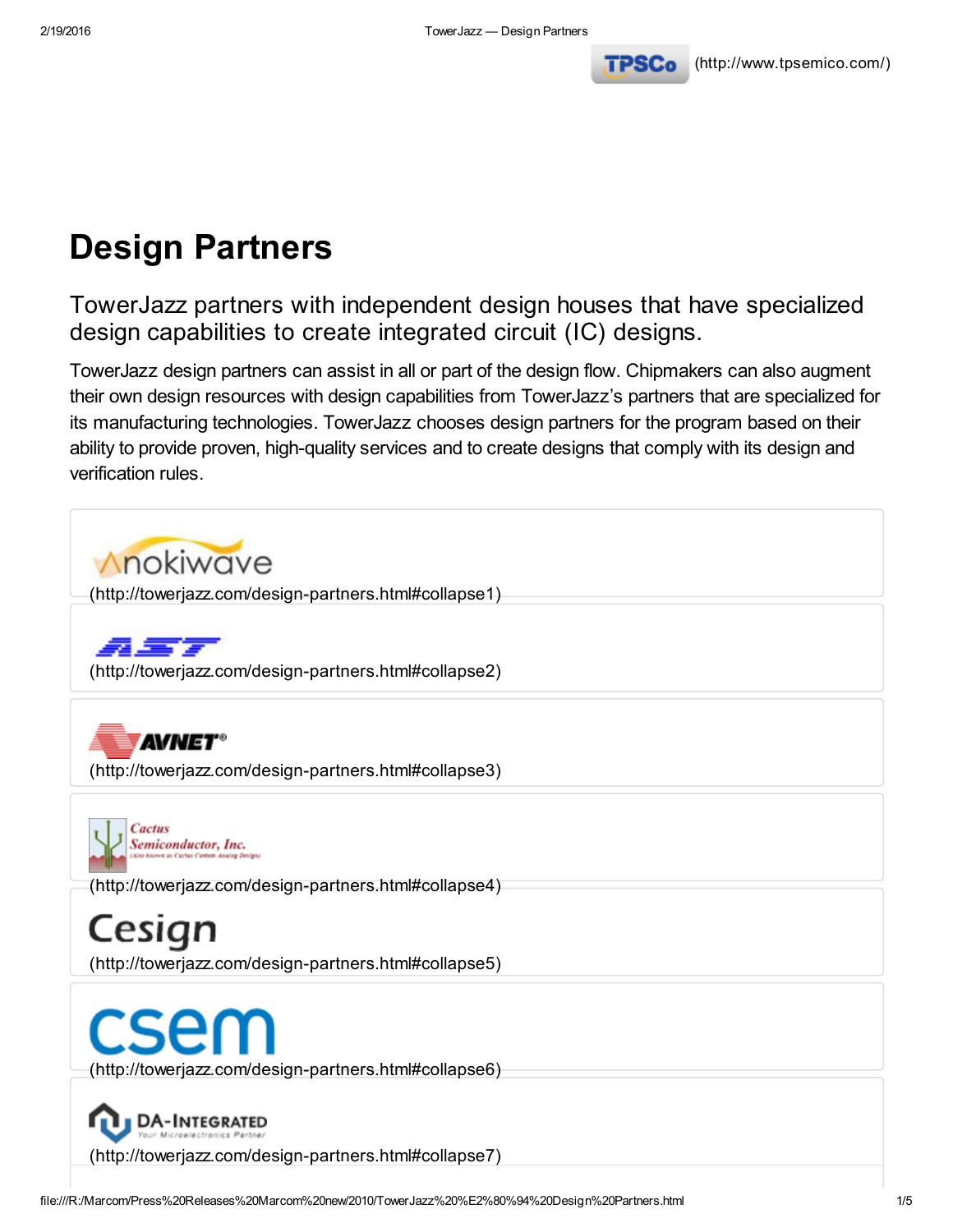#### 2/19/2016 TowerJazz — Design Partners

DA-Integrated offers a comprehensive suite of services spanning the complete IC value chain from design specification through volume manufacturing. With more than 50 customers, 200 IC projects and millions of units shipped, DA-Integrated has a proven track record of helping customers optimize development cost, time to market, product quality and cost of goods sold.

For more information visit www.da-integrated.com [\(http://www.da-integrated.com/\).](http://www.da-integrated.com/)

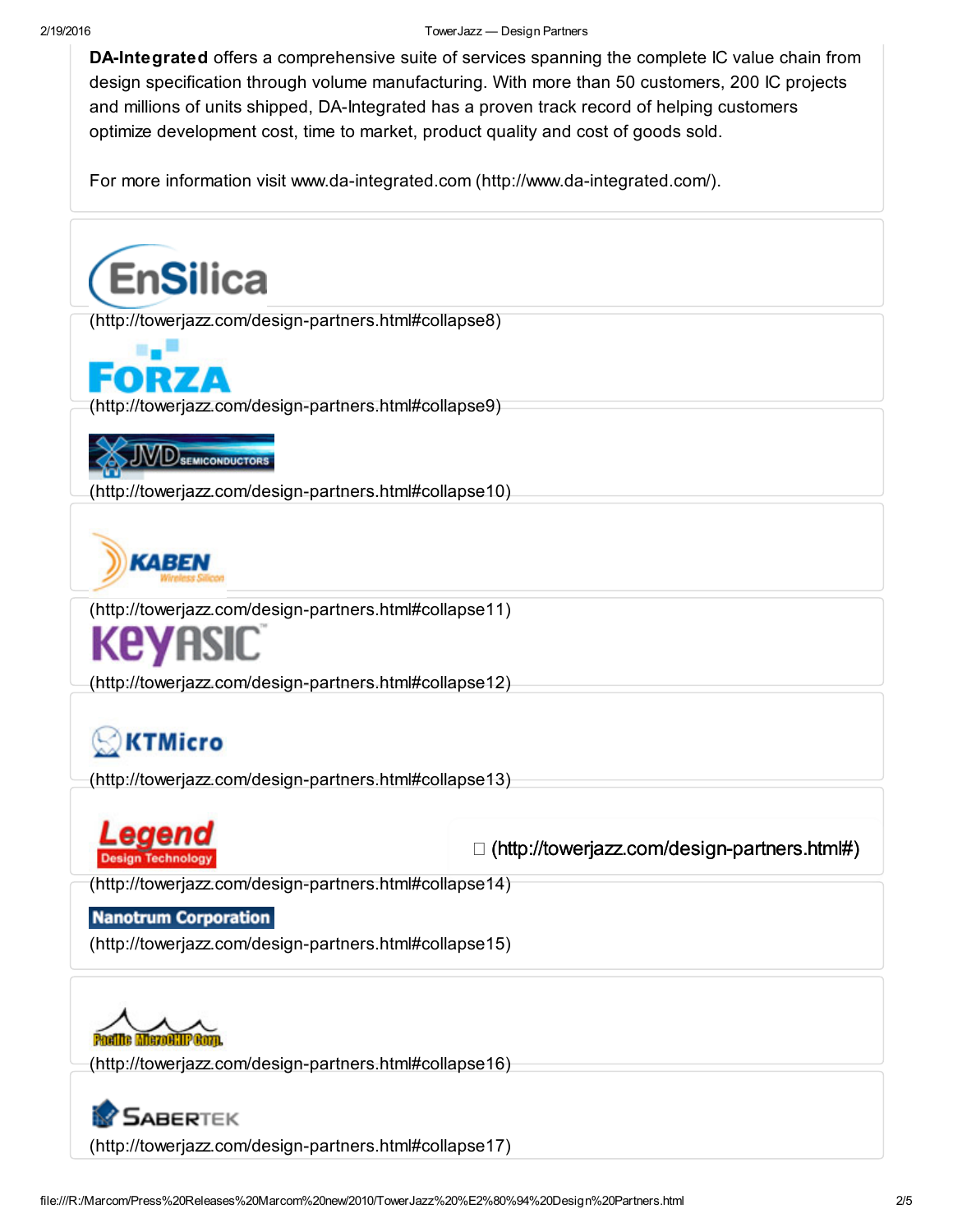

[\(http://towerjazz.com/design-partners.html#collapse18\)](http://towerjazz.com/design-partners.html#collapse18)



[\(http://towerjazz.com/design-partners.html#collapse19\)](http://towerjazz.com/design-partners.html#collapse19)

#### **A** Tahoe RF

Semiconductor, Inc.

[\(http://towerjazz.com/design-partners.html#collapse20\)](http://towerjazz.com/design-partners.html#collapse20)

## **TOPPAN**

[\(http://towerjazz.com/design-partners.html#collapse21\)](http://towerjazz.com/design-partners.html#collapse21)



[\(http://towerjazz.com/design-partners.html#collapse22\)](http://towerjazz.com/design-partners.html#collapse22)



[\(http://towerjazz.com/design-partners.html#collapse23\)](http://towerjazz.com/design-partners.html#collapse23)



TowerJazz manufactures integrated circuits for more than 200 customers worldwide in growing markets such as consumer, automotive, medical, industrial, and aerospace & defense, among others. more information [\(http://towerjazz.com/overview.html\)](http://towerjazz.com/overview.html)

### You can also find us on:

[\(https://www.facebook.com/towerjazz\)](https://www.facebook.com/towerjazz)

 [\(http://www.linkedin.com/company/towerjazz](http://www.linkedin.com/company/towerjazz-semiconductor)semiconductor)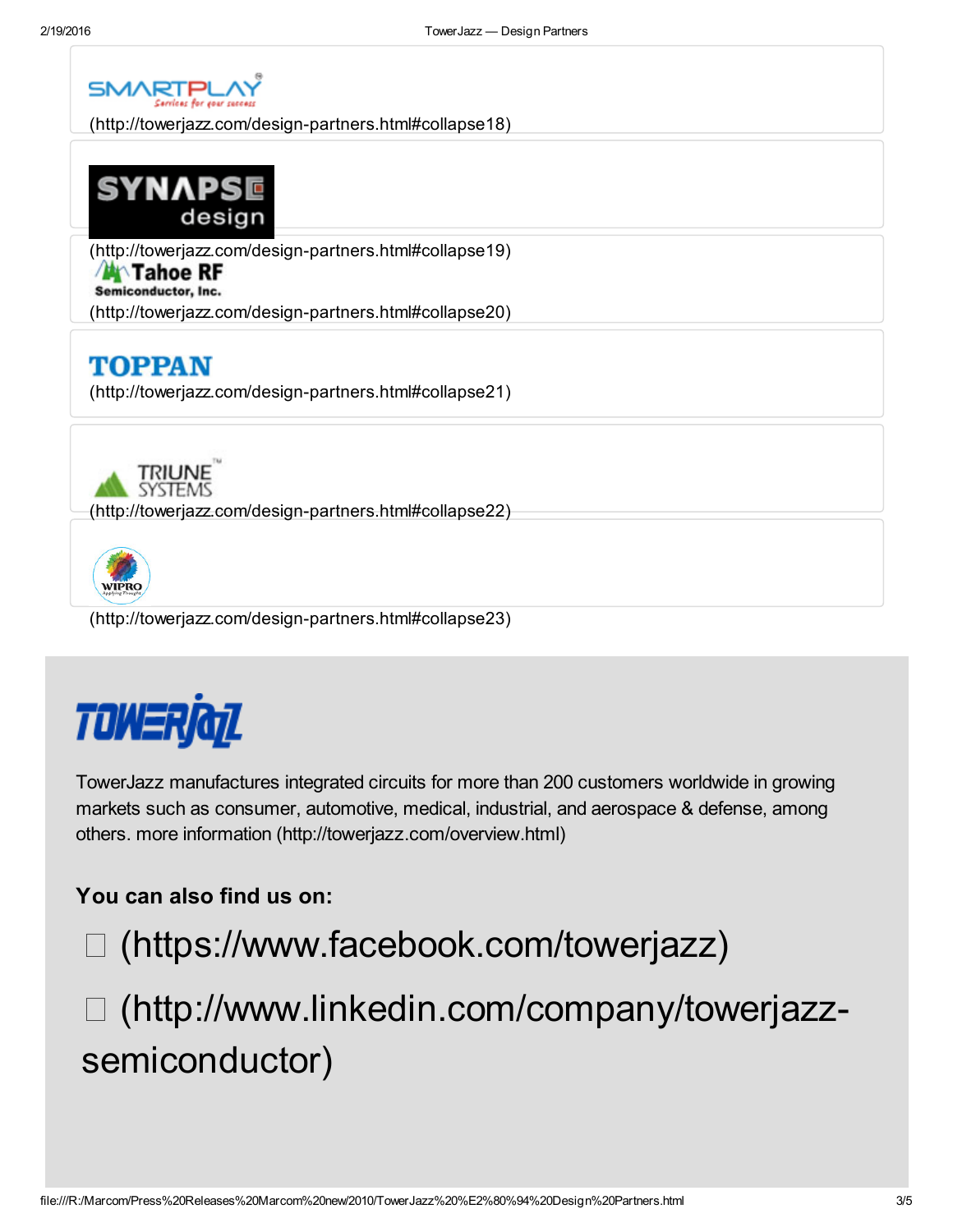## $\begin{tabular}{|c|c|} \hline \quad \quad & \quad \quad & \quad \quad \\ \hline \quad \quad & \quad \quad & \quad \quad \\ \hline \quad \quad & \quad \quad & \quad \quad \\ \hline \end{tabular}$

# [\(https://plus.google.com/+Towerjazz\\_official/posts\)](https://plus.google.com/+Towerjazz_official/posts) [\(http://www.youtube.com/user/TowerJazz\)](http://www.youtube.com/user/TowerJazz)

#### About

Corporate Overview [\(http://www.towerjazz.com/overview.html\)](http://www.towerjazz.com/overview.html) Corporate Q&A [\(http://www.towerjazz.com/qa.html\)](http://www.towerjazz.com/qa.html) Fact Sheet [\(http://www.towerjazz.com/fact-sheet.html\)](http://www.towerjazz.com/fact-sheet.html) Vision, Mission & Values [\(http://www.towerjazz.com/vision.html\)](http://www.towerjazz.com/vision.html) History [\(http://www.towerjazz.com/history.html\)](http://www.towerjazz.com/history.html) Executive Management [\(http://www.towerjazz.com/executive-management.html\)](http://www.towerjazz.com/executive-management.html) Board of Directors [\(http://www.towerjazz.com/directors.html\)](http://www.towerjazz.com/directors.html) Social Responsibility [\(http://www.towerjazz.com/social-responsibility.html\)](http://www.towerjazz.com/social-responsibility.html)

#### **Technology**

Process Technology Offerings [\(http://www.towerjazz.com/technology.html\)](http://www.towerjazz.com/technology.html) RF and HPA [\(http://www.towerjazz.com/sige-bicmos\\_rf-cmos.html\)](http://www.towerjazz.com/sige-bicmos_rf-cmos.html) Power Management [\(http://www.towerjazz.com/power-management.html\)](http://www.towerjazz.com/power-management.html) CMOS Image Sensor [\(http://www.towerjazz.com/cmos-image-sensor.html\)](http://www.towerjazz.com/cmos-image-sensor.html) Non-Volatile Memory (NVM) [\(http://www.towerjazz.com/non-volatile-memory.html\)](http://www.towerjazz.com/non-volatile-memory.html) MEMS [\(http://www.towerjazz.com/mems.html\)](http://www.towerjazz.com/mems.html) Mixed-Signal/CMOS [\(http://www.towerjazz.com/ms-cmos.html\)](http://www.towerjazz.com/ms-cmos.html) Process Services (TOPS™) [\(http://www.towerjazz.com/process-services.html\)](http://www.towerjazz.com/process-services.html) Aerospace & Defense [\(http://www.towerjazz.com/aerospace-defense.html\)](http://www.towerjazz.com/aerospace-defense.html) Research & Innovation [\(http://www.towerjazz.com/research-innovation.html\)](http://www.towerjazz.com/research-innovation.html)

#### Design Enablement

Design Enablement Overview [\(http://www.towerjazz.com/design-enablement.html\)](http://www.towerjazz.com/design-enablement.html) Process Design Kits (PDKs) [\(http://www.towerjazz.com/process-design-kits.html\)](http://www.towerjazz.com/process-design-kits.html) Design Flows [\(http://www.towerjazz.com/design-flows.html\)](http://www.towerjazz.com/design-flows.html) IP Solutions [\(http://www.towerjazz.com/ip\\_solutions.html\)](http://www.towerjazz.com/ip_solutions.html) Design Center Services [\(http://www.towerjazz.com/design-services.html\)](http://www.towerjazz.com/design-services.html) IP Partners [\(http://www.towerjazz.com/ip\\_partners.html\)](http://www.towerjazz.com/ip_partners.html) EDA Partners [\(http://www.towerjazz.com/eda-partners.html\)](http://www.towerjazz.com/eda-partners.html) Design Partners [\(http://www.towerjazz.com/design-partners.html\)](http://www.towerjazz.com/design-partners.html)

#### **Manufacturing**

Manufacturing Overview [\(http://www.towerjazz.com/manufacturing.html\)](http://www.towerjazz.com/manufacturing.html) Services [\(http://www.towerjazz.com/services.html\)](http://www.towerjazz.com/services.html) MPW Shuttle Program [\(http://www.towerjazz.com/mpw-shuttle-program.html\)](http://www.towerjazz.com/mpw-shuttle-program.html)